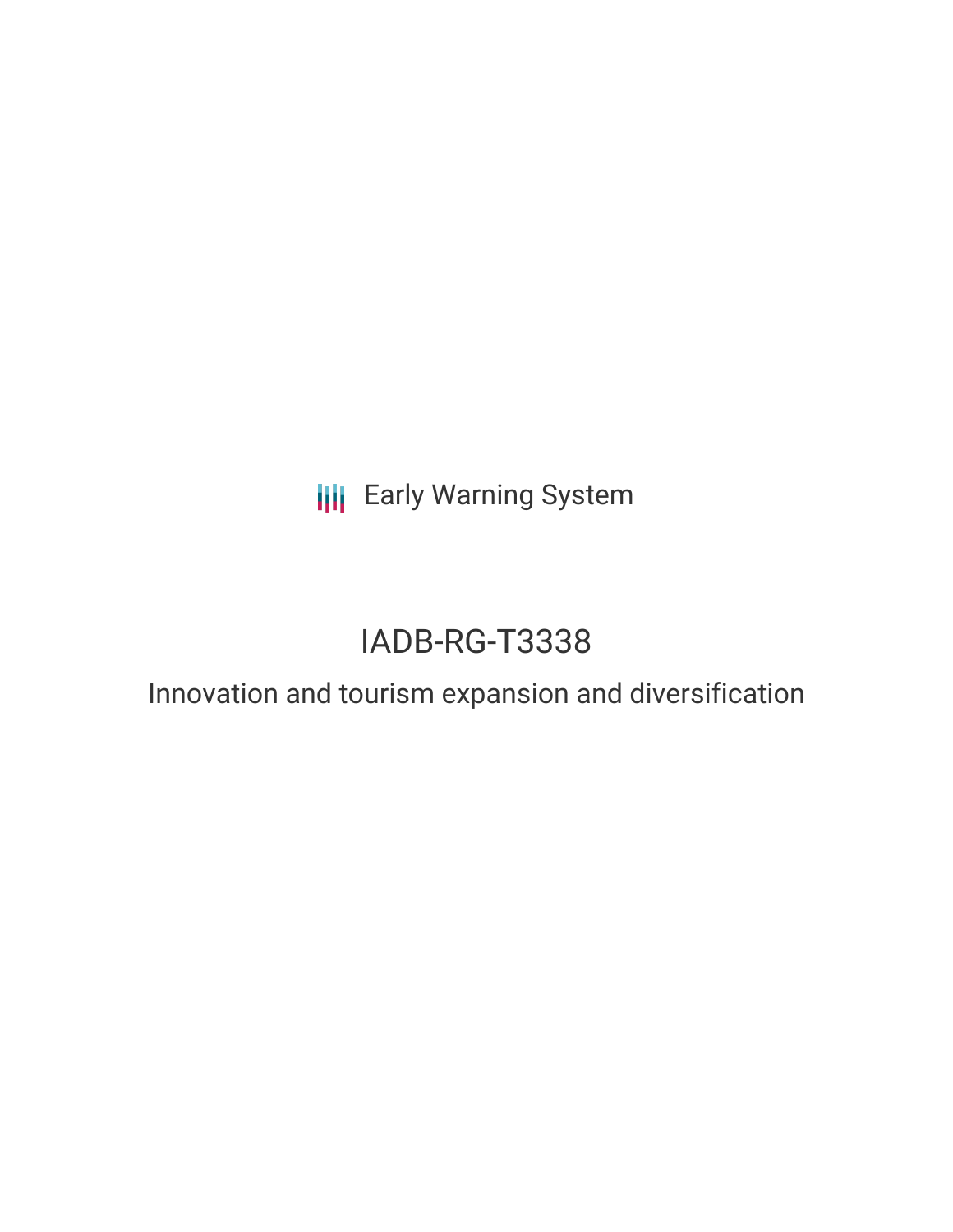

## **Quick Facts**

| <b>Financial Institutions</b>  | Inter-American Development Bank (IADB) |
|--------------------------------|----------------------------------------|
| <b>Status</b>                  | Active                                 |
| <b>Bank Risk Rating</b>        | U                                      |
| <b>Voting Date</b>             | 2018-10-15                             |
| <b>Borrower</b>                | Regional                               |
| <b>Sectors</b>                 | Industry and Trade                     |
| <b>Investment Amount (USD)</b> | \$0.30 million                         |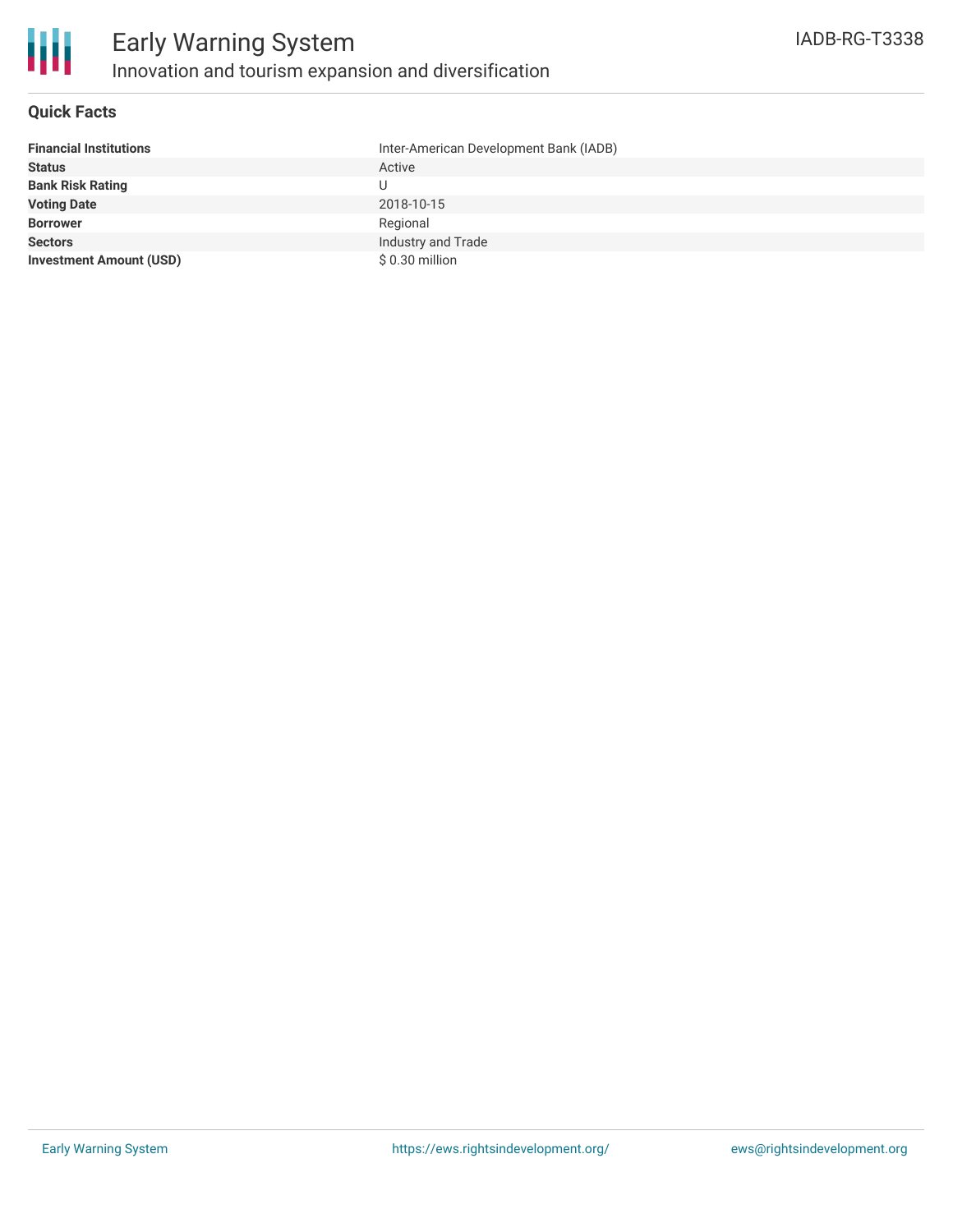

# **Project Description**

There was no information at the time of the snapshot.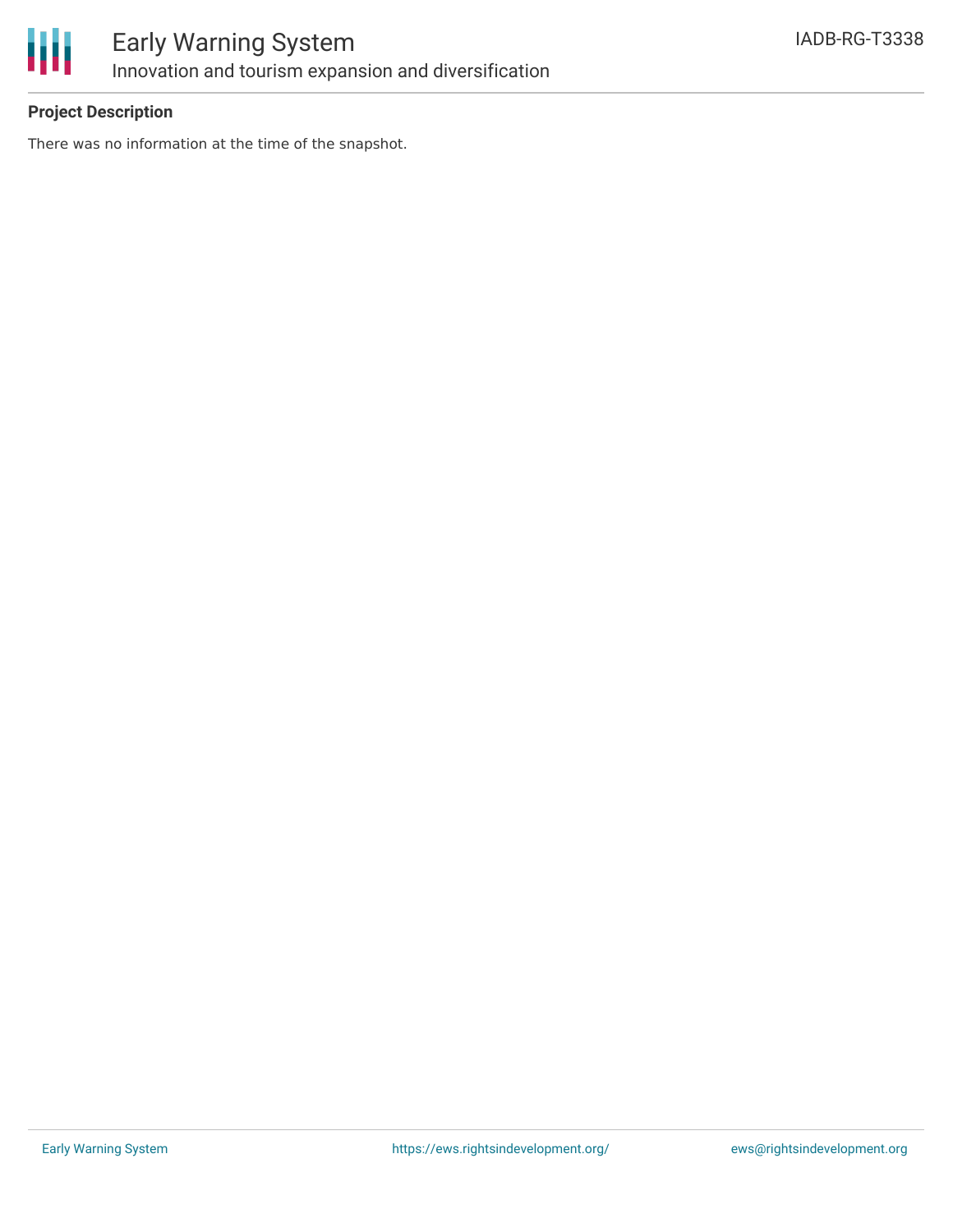

## **Investment Description**

• Inter-American Development Bank (IADB)

There was no information at the time of the snapshot.